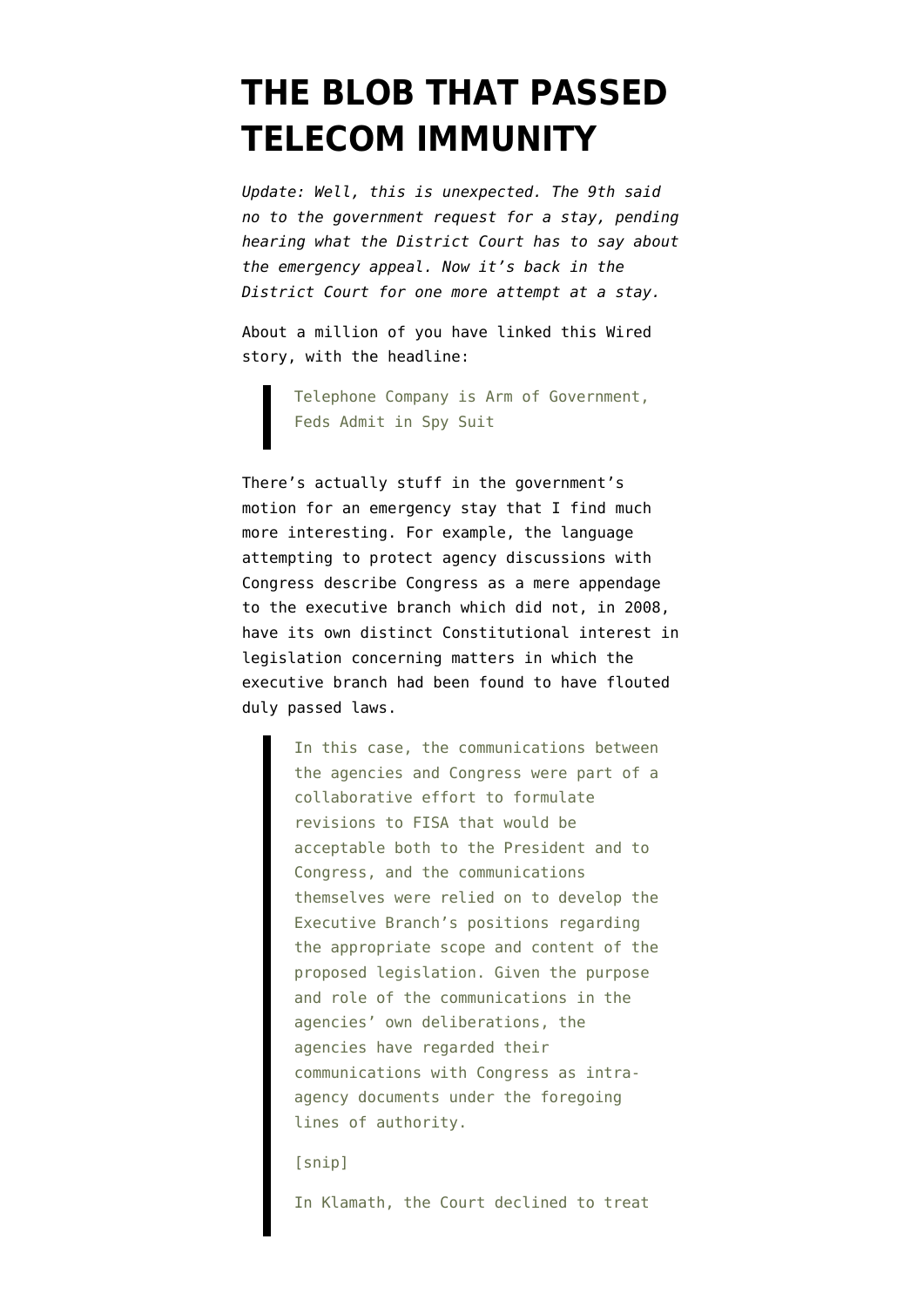communications between a federal agency and Indian tribes regarding water rights as intra-agency because, unlike outside consultants, the tribes had independent financial interests in the subject matter of the communications, and those interests were adverse to other claimants. See 532 U.S. at 11-15. But the collaborative relationship between Congress and the Executive Branch in the development of new legislation has no resemblance to the relationship between the agency and the tribes in Klamath. In providing the agencies with information and views about legislative options for use in the development of the Executive Branch's own legislative position, Congress was participating in a common effort with the Executive Branch to advance the public interest. [my emphasis]

While I realize that may, in fact, be an accurate description of how Congress acted during this debate–the intelligence committees, in particular, served and continue to serve as branches of the intelligence agencies they purportedly oversee–it is a fascinating comment on the state of separation of powers that Congress would be described by the executive branch as a mere appendage to the executive branch.

As to the telecoms, the real argument the government is making here is that the Court did not account for the invocation of Exemption 3 (sources and methods) in its ruling. That is, they're saying that irrespective of whether or not the Court finds their argument that the telecoms are basically an agency of the government valid, the Court should still protect the names of the telecoms lobbying the agencies because revealing them would also reveal which telecoms were parties to the government's illegal wiretap program.

But I am rather interested in their claims about